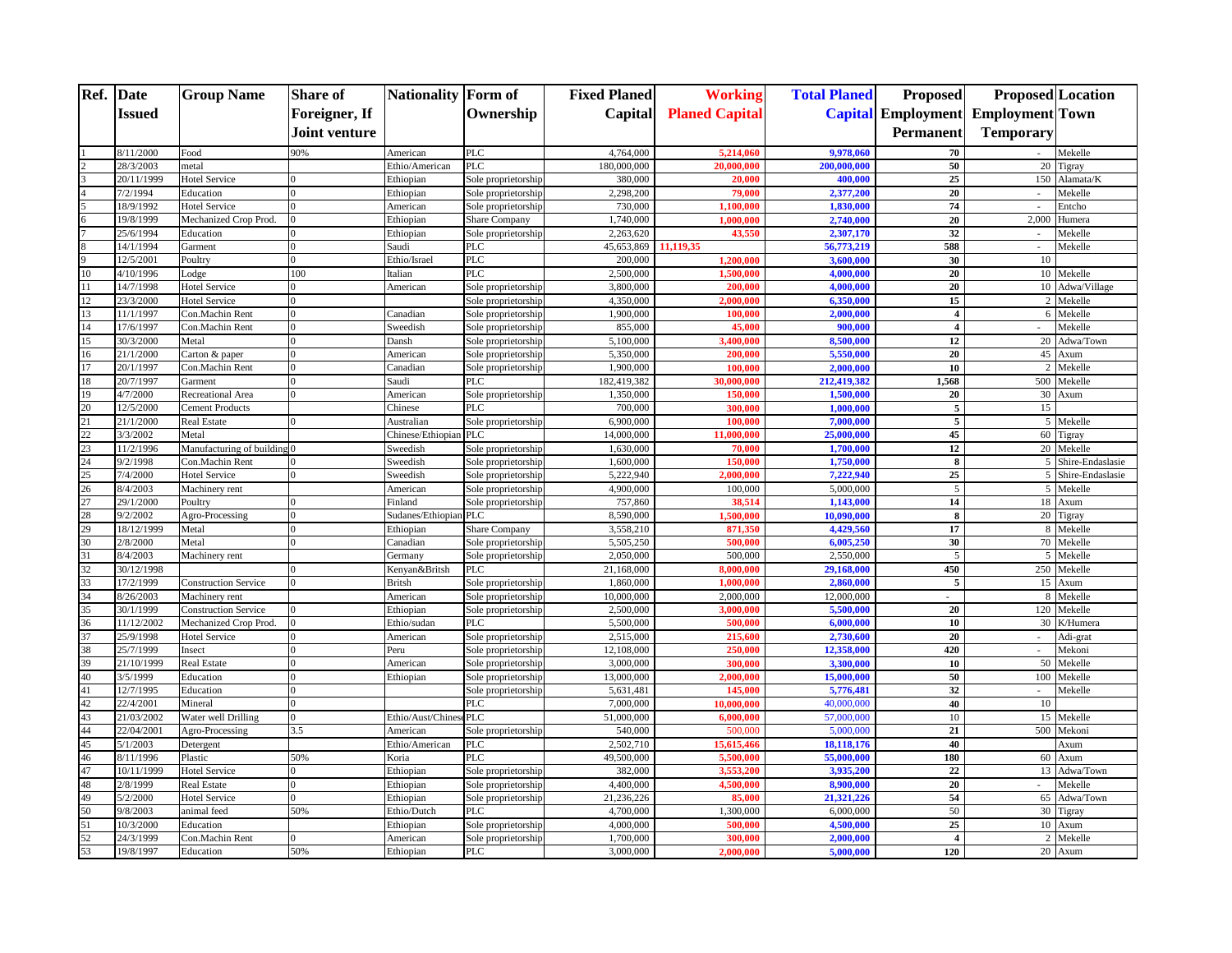| 54         | 4/6/2002               | Irrigation                          |          | Ethio/Dutch          | PLC                                        | 7,600,000              | 600,000            | 8,200,000              | 20                       | 200            | Tigray                 |
|------------|------------------------|-------------------------------------|----------|----------------------|--------------------------------------------|------------------------|--------------------|------------------------|--------------------------|----------------|------------------------|
| 55         | 24/6/2000              | Agro-Processing                     |          | Sudanese             | Sole proprietorship                        | 40,100,000             | 10.000.000         | 50,100,000             | 300                      | 500            | Mekelle                |
| 56         | 24/6/2000              | Agro-Processing                     |          | Sudanese             | Sole proprietorship                        | 40,100,000             | 10.000.000         | 50,100,000             | 300                      | 500            | Mekelle                |
| 57         | 9/5/2003               | Con.Machin Rent                     |          | Australian           | Sole proprietorship                        | 1,900,000              | 100,000            | 2,000,000              | $\overline{\mathbf{4}}$  |                | Wukro                  |
| 58         | 17/7/2000              | Hotel service                       | 100%     | <b>Britsh</b>        | Sole proprietorship                        | 7,500,000              | 1.000.000          | 8.500,000              | $\overline{\mathbf{4}}$  | 7              | Axum                   |
| 59         | 5/7/2000               | Con.Machin Rent                     |          | Australian           | Sole proprietorship                        | 11.300,000             | 400,000            | 11,700,000             | 8                        | $\overline{2}$ | Mekelle                |
| 60         | 23/8/2002              | Consultancy                         |          | Australian           | PLC                                        | 3,000,000              | 1,000,000          | 4.000.000              | 10                       |                | 20 Mekelle             |
| 61         | 16/6/2001              | <b>General Construction</b>         |          | Australian/Chines    | <b>PLC</b>                                 | 62,000,000             | 663,000,000        | 725,000,000            | 80                       |                | 35 Mekelle             |
| 62         | 4/4/2000               | <b>Hotel Service</b>                |          | American             | Sole proprietorship                        | 3,150,000              | 450,000            | 3,600,000              | 15                       |                | 50 Maichew             |
| 63         | 8/6/2002               | <b>Hotel Service</b>                |          | American             | Sole proprietorship                        |                        |                    | 15,000,000             | 47                       |                | 10 Wukro               |
| 64         | 7/7/1999               | <b>Real Estate</b>                  |          | Ethiopian            | Sole proprietorship                        | 6,198,000              | 1,000,000          | 7,198,000              | 20                       |                | 45 Mekelle             |
| 65         | 03/04//1999            | Con.Machin Rent                     |          | Italian              | Sole proprietorship                        | 5,000,000              |                    | 5,000,000              | 15                       |                | 20 Mekelle             |
| 66         | 11/11/1999             | Con.Machin Rent                     | $\Omega$ | Sweedish             | Sole proprietorship                        | 5,700,000              | 300,000            | 6,000,000              | 6                        | 2              | Mekelle                |
| 67         | 30/3/1998              | <b>Bakery</b>                       |          | Italian              | Sole proprietorship                        | 1,740,000              | 400.000            | 2,140,000              | 81                       | $\sim$         | Mekelle                |
| 68         | 7/2/1997               | Horticulture                        | $\Omega$ | American             | Sole proprietorship                        | 1,025,000              | 275,000            | 1,300,000              | 14                       |                | 30 Mekelle             |
| 69         | 5/11/1999              | <b>Real Estate</b>                  |          | American             | Sole proprietorship                        |                        | 30,974,727         | 30,974,727             | 80                       | 155            | Mekelle                |
| 70         | 22/12/1999             | <b>Hotel Service</b>                |          | Ethiopian            | Sole proprietorship                        | 6,500,000              | 500,000            | 7,000,000              | 50                       | 120            | Axum                   |
| 71         | 1/1/2000               | Agro-Processing                     |          | Indian               | Sole proprietorship                        | 78,506,000             | 10,717,000         | 89,223,000             | 281                      | 3.000          | Humera                 |
| 72         | 10/7/2001              | Agro-Processing                     |          | American             | Sole proprietorship                        | 2,130,000              | 1,500,000          | 3,990,000              | 15                       | 50             | Humera                 |
| 73         | 26/6/2002              | <b>Recreational Area</b>            |          | Sweedish             |                                            | 3,500,000              |                    | 3,500,000              | 10                       | $\mathcal{F}$  | Maichew                |
| 74         | 11/7/2000              | Agro-Processing                     |          | Israel               | Sole proprietorship<br>Sole proprietorship | 12,580,997             | 2,087,050          | 52,636,574             | 999                      |                |                        |
| 75         | 11/10/2000             | Lodge                               |          |                      | PLC.                                       |                        |                    | 1.375,000              | 10                       |                | 2 Hawzen               |
| 76         |                        |                                     |          |                      |                                            | 56,000,000             | 24,000,000         | 80,000,000             | 127                      |                |                        |
|            | 25/11/1999             | Alcohl and beverage factor 0        |          | Ethiopian            | Sole proprietorship                        |                        |                    |                        |                          |                | 50 Maichew             |
| 77         | 9/12/2000              | Machinery rent                      |          | Ethiopian            | Sole proprietorship                        | 100,000                | 100,000            | 5,000,000              | 20                       | 60             |                        |
| 78         | 13/01/2001             | Mechanized Crop Prod.               |          | American             | Sole proprietorship                        | 500,000                | 400.000            | 900,000                | $\overline{7}$           |                | 150 Humera             |
| 79         | 1/22/1990              | <b>Soft Drinks</b>                  |          | Saudi Arabian        | Share Company                              | 60,904,542             | 9,475,000          | 70.379.542             | 315                      |                | Mekelle                |
| 80         | 24/12/2002             | Irrigation & Poultry                |          |                      | Share Company                              | 50,000,000             | 35,000,000         | 85,000,000             | $\overline{\phantom{a}}$ | 200            | Tahtay Adyabo          |
| 81         | 5/1/2003               | Dairy & Milk Processing             |          | Ethio/Dutch          | <b>PLC</b>                                 | 3,170,000              | 1,500,000          | 4,670,000              | 36                       | 10             | Tigray                 |
| 82         | 5/5/2001               | Irrigation                          |          |                      | <b>PLC</b>                                 | 3,575,000              | 3,035,000          | 16,712,000             | 30                       | 250            |                        |
| 83         | 4/7/2001               | Veterinary                          |          | Ethio/Germany        | <b>PLC</b>                                 | 4,000,000              | 8,000,000          | 42,000,000             | 105                      | 45             |                        |
| 84         | 25/06/2001             | Agro-Processing                     |          | Ethiopian            | PLC                                        |                        | 49,200,000         | 112,700,000            | 204                      |                | 80 Mekelle             |
| 85         | 26/5/2003              | Resort                              |          | Ethio/American       | <b>PLC</b>                                 |                        |                    | 30,000,000             | 40                       |                | 30 Hawzen              |
| 86         | 1/8/2000               | Con.Machin Rent                     |          | England              | Sole proprietorship                        | 1,600,000              | 300,000            | 1,900,000              | 12                       | 25             | Alamata/               |
| 87         | 2/8/1992               | Con.Machin Rent                     |          | American             | Sole proprietorship                        | 2.891.503              | 219,130            | 3.110.633              | 15                       | $\sim$         | Mekelle                |
| 88         | 16/8/2001              | Farming&Agro-Processing             |          | Kenyan&Ethiopian PLC |                                            | 10,000,000             | 10,000,000         | 70,000,000             | 30                       | 500            |                        |
| 89         | 29/08/2001             | Tour operation                      |          | Ethiopian            | Sole proprietorship                        | 2,500,000              | 500,000            | 3.000.000              | 10                       |                | 2 Mekelle              |
| 90         | 3/8/2001               | Tour operation                      |          | American             | Sole proprietorship                        |                        | 500,000            | 2,500,000              | $\overline{4}$           |                | 2 Mekelle              |
| 91         | 1/10/2001              | <b>Hotel Service</b>                |          | Canadian             | Sole proprietorship                        |                        | 800,000            | 5,654,791              | 20                       |                | 15 Mekelle             |
| 92         | 2/9/1997               | Dairy                               |          | Dutch                | Sole proprietorship                        | 880,000                | 120,000            | 1,000,000              | 8                        |                | 3 Mekelle              |
| 93         | 12/1/2002              | Mechanized Crop Prod.               |          | Ethiopian            | Sole proprietorship                        | 1,220,000              | 212,000            | 1,430,000              | $\overline{\mathbf{4}}$  |                | Humera                 |
| 94         | 12/1/2002              | Metal                               |          | <b>Britsh</b>        | Sole proprietorship                        | 60,000,000             | 2,000,000          | 72,000,000             | 25                       |                | Tigray                 |
| 95         | 19\01\2002             | Candle                              |          | American             | Sole proprietorship                        | 3,251,000              | 503,517            | 3,754,517              | 8                        |                | 23 Mekelle             |
| 96         | 4/7/2000               | Horticulture                        |          | American             | <b>PLC</b>                                 | 25,000,000             | 2.000.000          | 27,000,000             | 400                      | 600            | Mekoni                 |
| 97         | 3/11/2000              | Agro-Processing                     | 35%      | Dutch                | PLC                                        | 6,500,000              | 2,000,000          | 8.500,000              | 15                       |                | 300 Humera             |
| 98         | 13/11/2002             | Tour operation                      |          | Ethiopian            | Sole proprietorship                        | 700,000                | 300,000            | 2,000,000              | 6                        |                | 4 Mekelle              |
| 99         | 2/11/1996              | Agro-Processing                     |          | American             | Sole proprietorship                        | 2.020.000              | 100,000            | 2,120,000              | 20                       |                | 40 Adwa/Village        |
| 100        | 13/3/2000              | <b>Real Estate</b>                  |          | American             | Sole proprietorship                        | 10,000,000             |                    | 10,000,000             | 6                        | 30             | Mekelle                |
| 101        | 1/10/2000              | Agro-Processing                     |          | Ethiopian            | Sole proprietorship                        | 2,671,000              | 397,000            | 3,068,000              | $\overline{\mathbf{8}}$  |                | $\overline{40}$ Humera |
| 102        |                        | <b>Hotel Service</b>                |          | American             | Sole proprietorship                        | 7,900,000              | 600,000            | 8,500,000              | 60                       |                | 10 Adi-grat            |
|            | 10/3/2002              |                                     |          |                      |                                            |                        |                    |                        |                          |                |                        |
| 103        | 12/6/2002              |                                     |          | American             |                                            | 1,500,000              |                    | 1,500,000              | 11                       |                | 27 Endamehoni          |
| 104        | 4/13/1997              | Honey processing<br>Agro-Processing |          | American             | Sole proprietorship<br>Sole proprietorship | 441,000                | 75,000             | 516,000                | 12                       |                | Humera                 |
| 105        | 4/13/1997              | Mechanized Crop Prod.               |          | American             |                                            | 560,000                | 360,000            | 920,000                | 10                       |                |                        |
|            |                        |                                     |          |                      | Sole proprietorship                        |                        |                    |                        |                          |                | $\overline{50}$ Humera |
| 106        | 24/4/2000              | <b>Hotel Service</b>                |          | American             | Sole proprietorship                        | 3,000,000              | 2.000.000          | 5,000,000              | 10                       |                | 20 Shire-Endaslasie    |
| 107        | 28/7/2002              | Agro-Processing                     |          | Sudanese             | Sole proprietorship                        | 1,310,000              | 90,000             | 1,400,000              | $\sqrt{5}$               | 10             | Tigray                 |
| 108        | 2/7/2002               | <b>Hotel Service</b>                |          | American             | PLC                                        | 3,500,000              | 6,500,000          | 1,000,000              | 35                       | 5              | Alamata/K              |
| 109        | 30/12/1999             | <b>Hotel Service</b>                |          | Ethiopian            | Sole proprietorship                        | 8.363,000              | 2,500,000          | 10,863,000             | 50                       |                | 70 Axum                |
| 110<br>111 | 2/10/2002<br>3/10/2002 | Farming<br>Farming                  | $\Omega$ | Sudanise<br>Sudanese | Sole proprietorship<br>Sole proprietorship | 1,200,000<br>1,400,000 | 200,000<br>100,000 | 1,400,000<br>1,500,000 | 20<br>25                 |                | 15 Tigray<br>5 Tigray  |